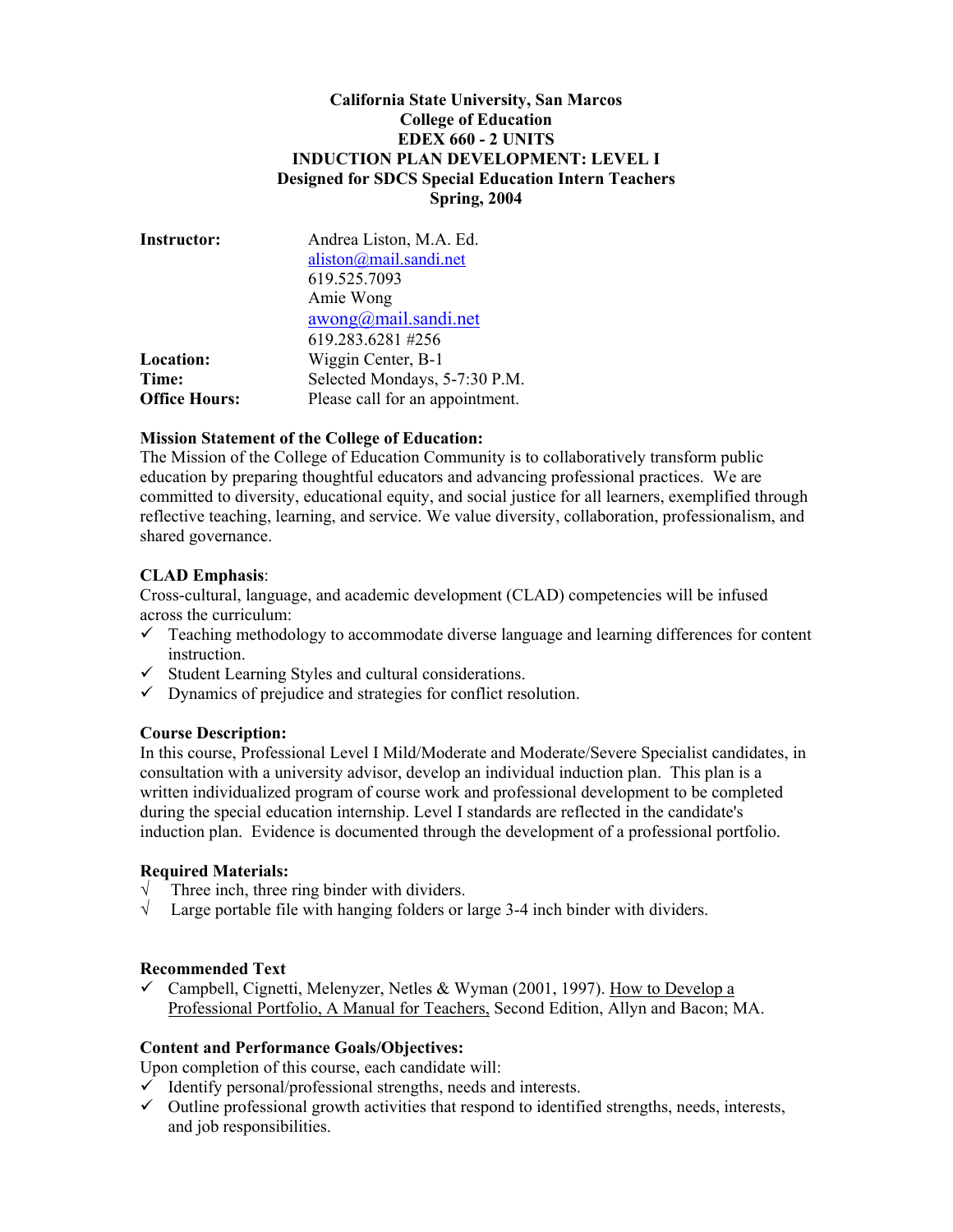- $\checkmark$  Design an individualized induction plan (IIP), Level I, and discuss it with the university advisors.
- $\checkmark$  Demonstrate knowledge of current trends and best practices as reflected in selected Level I Standards.
- $\checkmark$  Develop a portfolio system to document resources, professional organizations, and information networks for educators (reflections in binder & supporting artifacts in portfolio).
- $\checkmark$  Research one standard and prepare a 10-minute presentation to include handouts for the class.

### **Assessment Procedures and Scholastic Requirements:**

- $\checkmark$  Consistent attendance and participation in class meetings or required make-up assignments.
- $\checkmark$  Development of an Individual Induction Plan.
- $\checkmark$  The presentation of an artifact for a professional portfolio.
- $\checkmark$  Participation as a discussant for assigned class session.
- $\checkmark$  One portfolio entry in each of the identified first semester standards to include an artifact and a one page (APA format) personal reflection. (personal/professional reflection and application to the classroom).

# **Grading Rubric:**

Credit: Completion of the scholastic requirements.

No Credit: Failure to complete the scholastic requirements.

It is policy of the CSUSM College of Education that students must maintain a B average (3.0 GPA) and cannot receive below a C+ in any COE course in order to receive a Preliminary Level I Credential from the State of California.

### **Attendance Policy**

The attendance policy of the College of Education: Due to the dynamic and interactive nature of course in the COE, all students are expected to attend all classes and participate actively. Absences will require the student to secure handouts from the assigned student discussant for that session, research the topic of the missed session identifying two supporting web sites, and present to fellow students: 1.) a one page handout/presentation on the found web sites, 2.). a one page personal reflection, and 3.) an artifact for the professional portfolio. Collated copies of this makeup assignment must be made for each student in the class. At a minimum, students must attend more than 80% of class time, or he/she may not receive a passing grade for the course at the discretion of the instructor. Should a student have extenuating circumstances, the instructor must be contacted as soon as possible.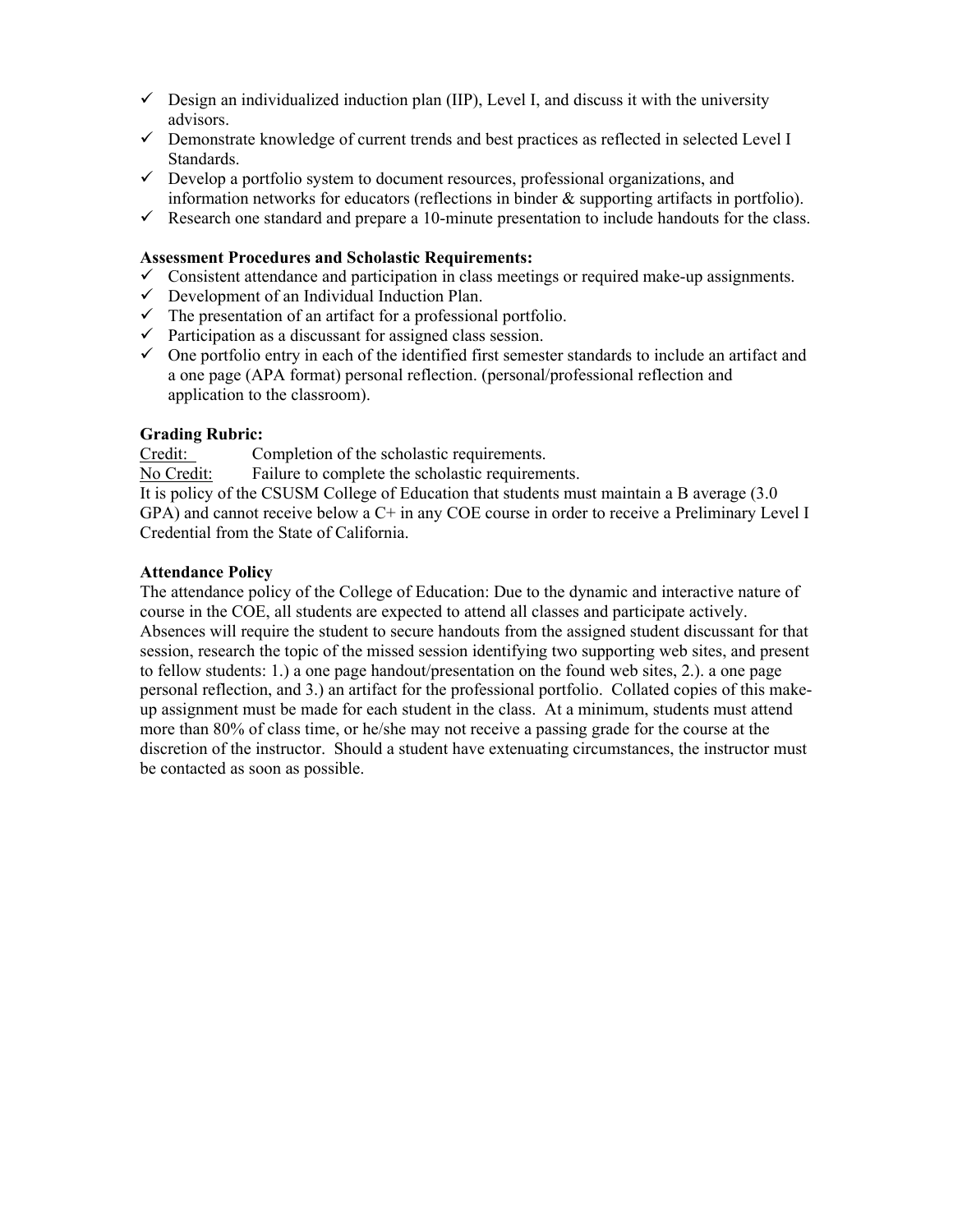# **EDEX 660 INDUCTION PLAN DEVELOPMENT: LEVEL I SPRING 2004 • MEETING SCHEDULE**

This class will meet for a total of 30 hours and earn 2 semester credits. Hours will include regular class sessions, individual work and opportunities to meet with the class instructors/university advisors.

| DATE(S)                                           | <b>HOURS</b>     | <b>TOPIC</b>                                                                                                                                                                                                                                                                                                       | <b>ASSIGNMENTS</b>                                                                                                                                                          |
|---------------------------------------------------|------------------|--------------------------------------------------------------------------------------------------------------------------------------------------------------------------------------------------------------------------------------------------------------------------------------------------------------------|-----------------------------------------------------------------------------------------------------------------------------------------------------------------------------|
| 1/26/04                                           | 2.5.             | <b>Course Syllabus</b><br>$\overline{\phantom{a}}$<br>$\checkmark$<br><b>Schedule</b><br>$\checkmark$ Portfolio Development Handouts<br>(AL/AW)                                                                                                                                                                    | $\checkmark$ Become familiar with<br>syllabus, assignments, &<br>materials.<br>✓ Read handouts on portfolio<br>development.                                                 |
| 2/09/03                                           | $\overline{2.5}$ | <b>Overview of Level I Standards</b><br>$\blacksquare$<br><b>Charting of Examples</b><br>$\bullet$<br><b>Assignment of Portfolio Packing Presentations</b><br>$\bullet$<br>(AL/AW)                                                                                                                                 | √Reflection of Level I<br>Standards.<br>$\checkmark$ Purchase materials for<br>professional portfolio.                                                                      |
| 2/16/04<br><b>Bring</b><br>Portfolio<br>Materials | 2.5              | <b>Presentation: STANDARD 17:</b><br>✓<br>ASSESSMENT, CURRICULUM, AND<br><b>INSTRUCTION</b> (AL). Developing a 5-step<br>lesson plan.<br><b>Group Application</b><br>✓<br><b>Discussant Response</b><br>$\checkmark$<br>✓<br><b>Portfolio Packing Presentation</b>                                                 | $\sqrt{}$ Preparation and<br>presentation for portfolio<br>packing.<br>√Discussants:<br>Kurt Clark, Pat Lenowsky,<br>Diane Lerma                                            |
| 3/1/04<br><b>Bring</b><br>Portfolio<br>Materials. | 2.5              | <b>Presentation: STANDARD 12: EDUCATING</b><br>$\checkmark$<br><b>DIVERSE LEARNERS WITH</b><br><b>DISABILITIES (AW). Curricular content</b><br>and instructional practices<br><b>Group Application</b><br>$\checkmark$<br><b>Discussant Response</b><br>$\checkmark$<br><b>Portfolio Packing Presentation</b><br>3 | $\checkmark$ Preparation and<br>presentation for portfolio<br>packing.<br>√Discussants:<br>Mary Lewis, Brian Mangino,<br>Melanie Marotta<br>Due: 5 portfolio entries        |
| 3/22/04<br><b>Bring</b><br>Portfolio<br>Materials | 2.5              | <b>Presentation: STANDARD 11</b><br>✓<br><b>EDUCATIONAL POLICY AND</b><br>PERSEPCTIVES (AL/AW). Curricular<br>content and instructional practices<br><b>Group Application</b><br>$\checkmark$<br>$\checkmark$ Discussant Response<br><b>Portfolio Packing Presentation</b><br>$\checkmark$                         | $\checkmark$ Preparation and<br>presentation for portfolio<br>packing.<br>√Discussants:<br>Mark Mitchell, Scott<br>Nielson, JoDee Owens                                     |
| 4/12/04<br><b>Bring</b><br>Portfolio<br>Materials | 2.5              | <b>Presentation: STANDARD 10</b><br>$\checkmark$<br>PROFESSIONAL, LEGAL & ETHICAL<br><b>PRACTICES (AL). Ethical Conduct in</b><br>interactions.<br><b>Group Application</b><br>✓<br><b>Discussant Response</b><br>✓<br><b>Portfolio Packing Presentation</b><br>$\bullet$                                          | $\checkmark$ Preparation and<br>presentation for portfolio<br>packing.<br>√Discussants:<br>Ben Rivera, Traci Smart,<br><b>Shelley Stromberg</b><br>Due: 6 portfolio entries |